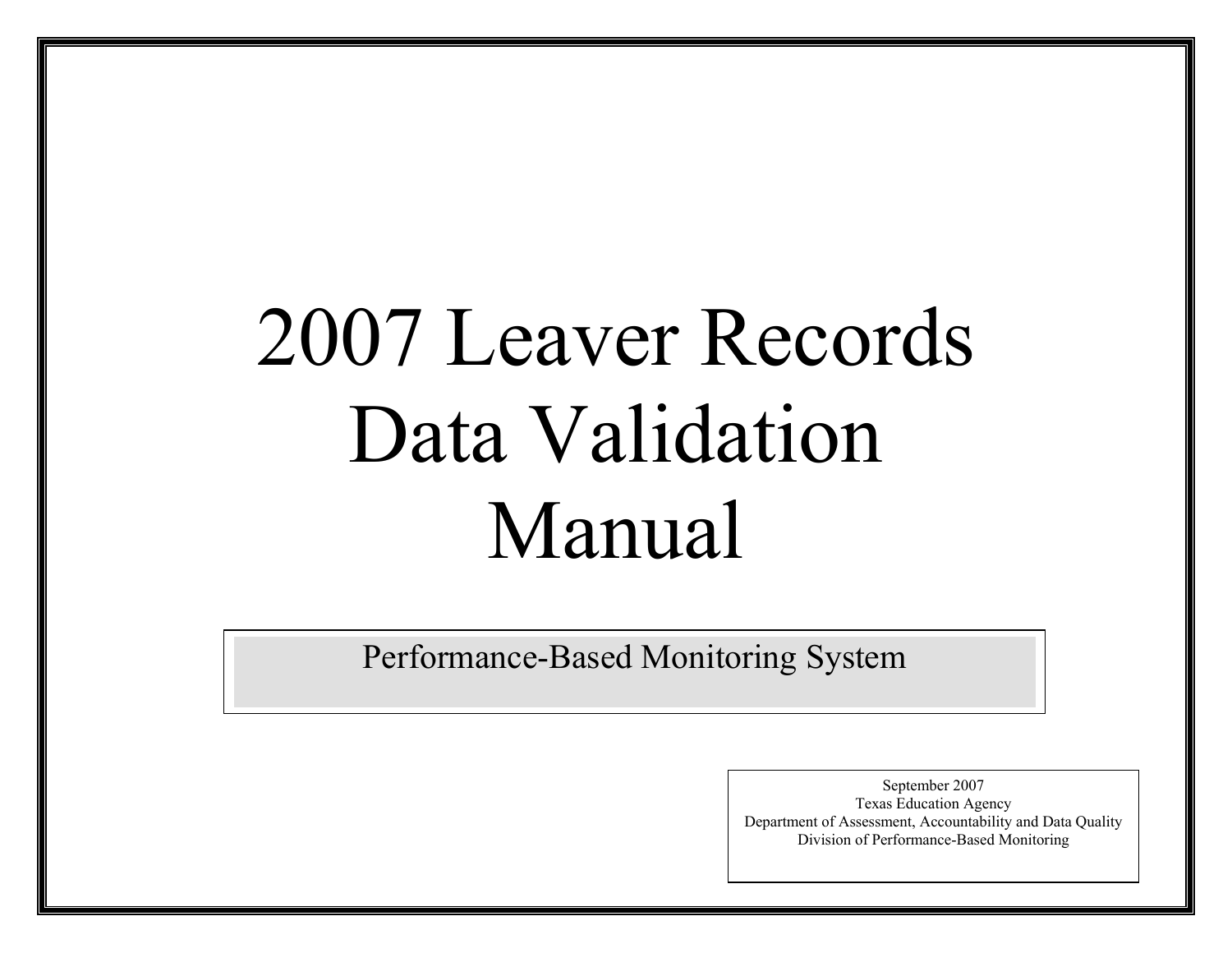**Copyright © Notice** The materials are copyrighted © and trademarked ™ as the property of the Texas Education Agency (TEA) and may not be reproduced without the express written permission of TEA, except under the following conditions:

- 1) Texas public school districts, charter schools, and Education Service Centers may reproduce and use copies of the Materials and Related Materials for the districts' and schools' educational use without obtaining permission from TEA.
- 2) Residents of the state of Texas may reproduce and use copies of the Materials and Related Materials for individual personal use only without obtaining written permission of TEA.
- 3) Any portion reproduced must be reproduced in its entirety and remain unedited, unaltered and unchanged in any way.
- 4) No monetary charge can be made for the reproduced materials or any document containing them; however, a reasonable charge to cover only the cost of reproduction and distribution may be charged.

Private entities or persons located in Texas that are **not** Texas public school districts, Texas Education Service Centers, or Texas charter schools **or** any entity, whether public or private, educational or non-educational, located **outside the state of Texas** *MUST* obtain written approval from TEA and will be required to enter into a license agreement that may involve the payment of a licensing fee or a royalty.

For information contact:

Office of Copyrights, Trademarks, License Agreements, and Royalties Texas Education Agency 1701 N. Congress Ave. Austin, TX 78701-1494 Phone: (512) 463-9270 Email: copyrights@tea.state.tx.us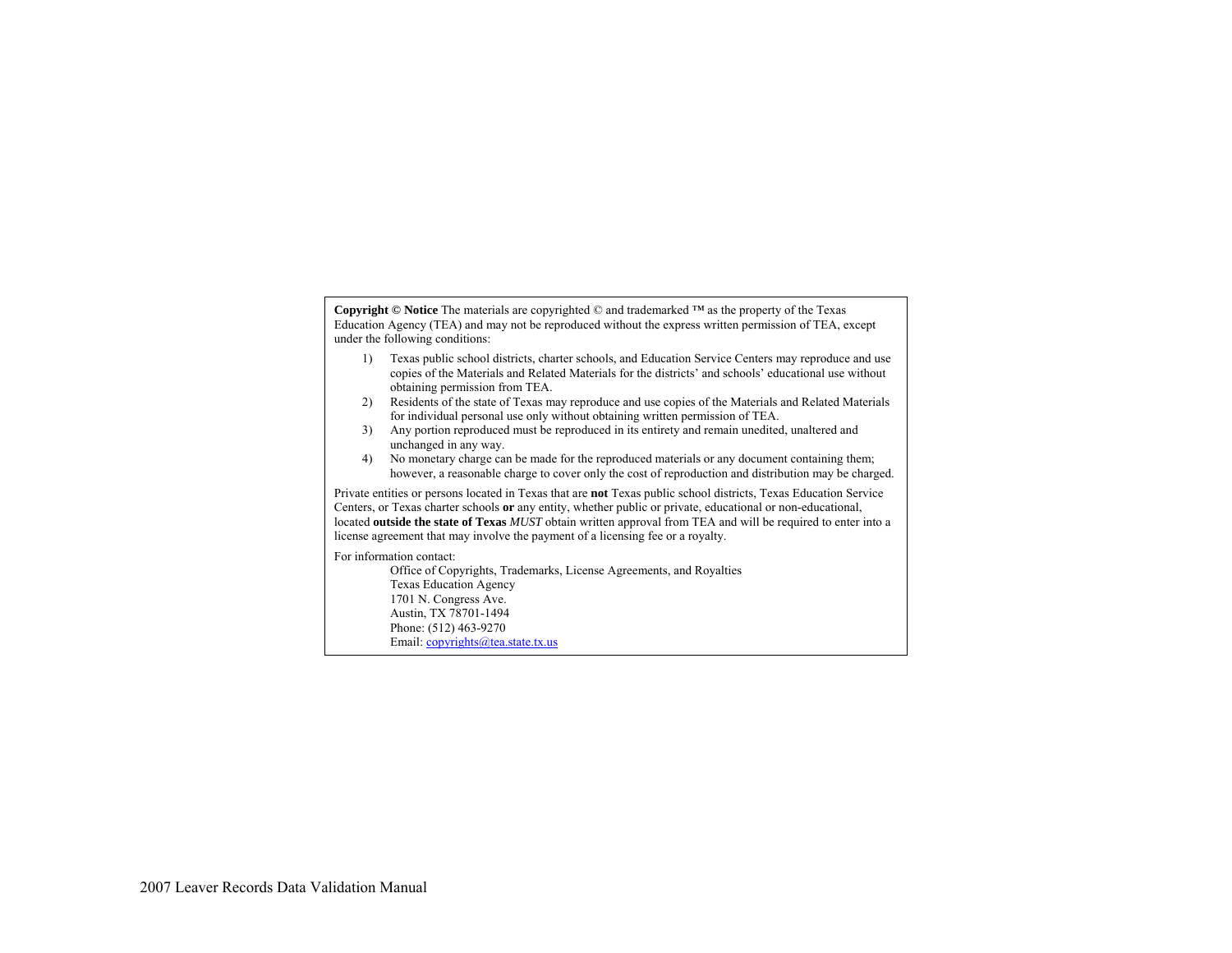#### **Table of Contents** 2007 Leaver Records Data Validation Manual

#### **Section I: Introduction**

#### **Section II: 2007 Data Validation Indicators**

#### **Section III: Comments and Questions**

| Comments on the Leaver Records Data Validation Indicators |
|-----------------------------------------------------------|
|-----------------------------------------------------------|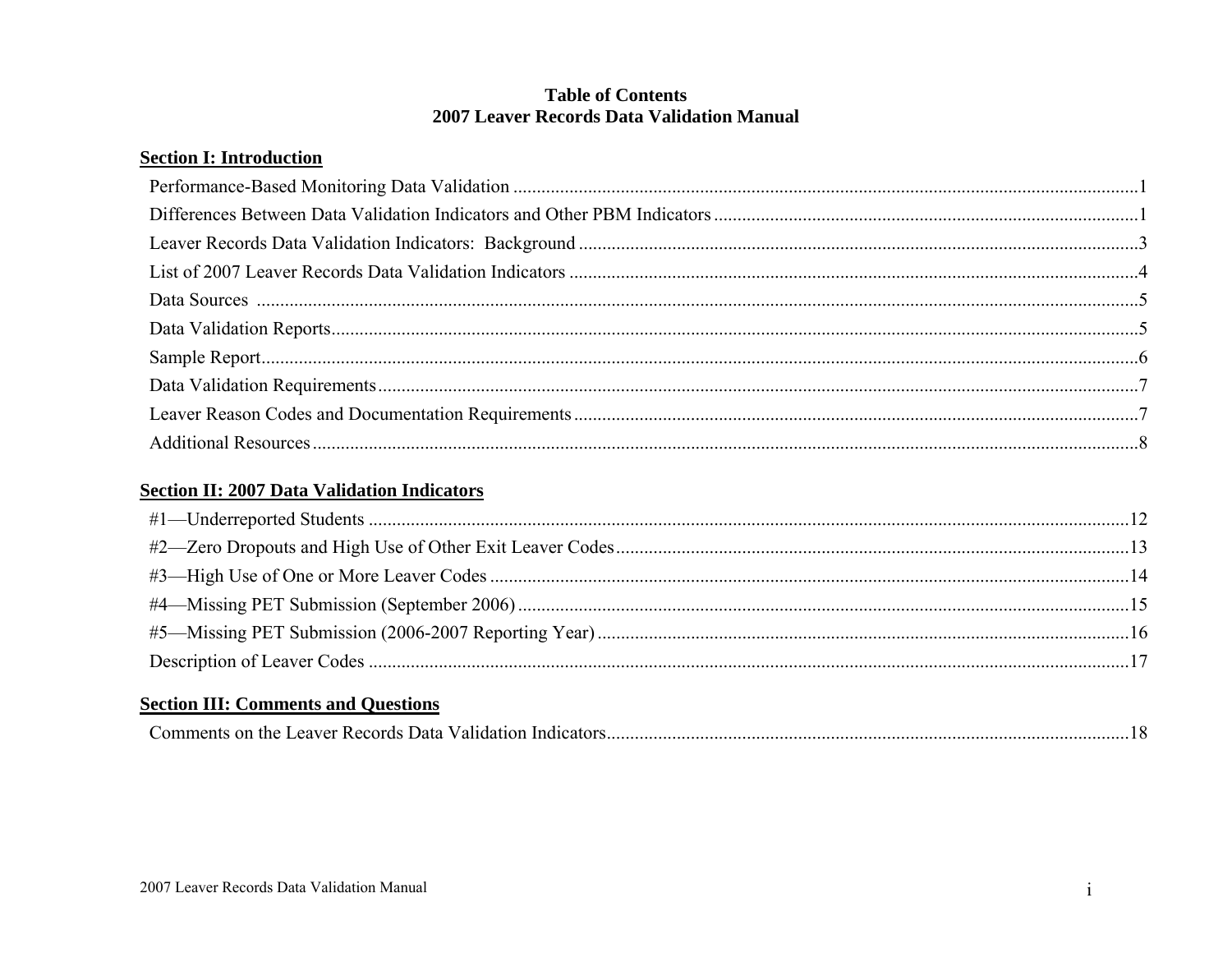## *Performance-Based Monitoring Data Validation*

The Performance-Based Monitoring (PBM) system, which was developed in 2003 in response to state and federal statute, is a comprehensive system designed to improve student performance and program effectiveness. The PBM system is a data-driven system that uses performance and program effectiveness data submitted to the state by local education agencies (LEAs); therefore, the integrity of these data is critical. To ensure data integrity, the PBM system includes annual data validation analyses that use several different indicators to examine district leaver and dropout data, student assessment data, and discipline data. Additional data analyses are conducted as necessary to ensure the data submitted to the Texas Education Agency (TEA) are accurate and reliable.

## *Differences Between Data Validation Indicators and Other PBM Indicators*

As shown in the table below, there are key differences between the data validation indicators that are used as part of the PBM system and the performance indicators that are used in the Performance-Based Monitoring Analysis System (PBMAS). A PBMAS performance indicator yields a *definitive* result, e.g., 100% of an LEA's graduates completed the Recommended High School Program. A data validation indicator typically *suggests* an anomaly that a local review may ultimately determine is not anomalous. For example, an LEA may report all of its leavers as intending to enroll in a private school. This single use of a leaver code for all leavers within a given year suggests a potential data anomaly. However, the LEA may determine, after a local review and verification process, that the exclusive use of one particular leaver code can be validated.

Because a PBMAS performance indicator yields a definitive result, an LEA's performance on PBMAS indicators is made *public*. Because a data validation indicator typically yields a result that is suggestive but may not be definitive, an LEA's initial results on these indicators are *not made public*. Results of the data validation indicators are only released on the Texas Education Agency Secure Environment (TEASE).

Another difference between PBMAS performance indicators and PBM data validation indicators is standards. A PBMAS performance indicator is based on a *standard* that is made public with as much advance notice as possible and that all LEAs can achieve over time. The goal for LEAs on PBMAS performance indicators is progress toward the standard over time. A data validation indicator is typically based on an *annual review of data trends* in an attempt to identify what data may be anomalous or what trends can be observed. Standards on individual data validation indicators generally are not, and generally cannot be, made public in advance, although there are some exceptions (e.g., underreported students). The goal for LEAs on PBM data validation indicators is to report accurate data each year.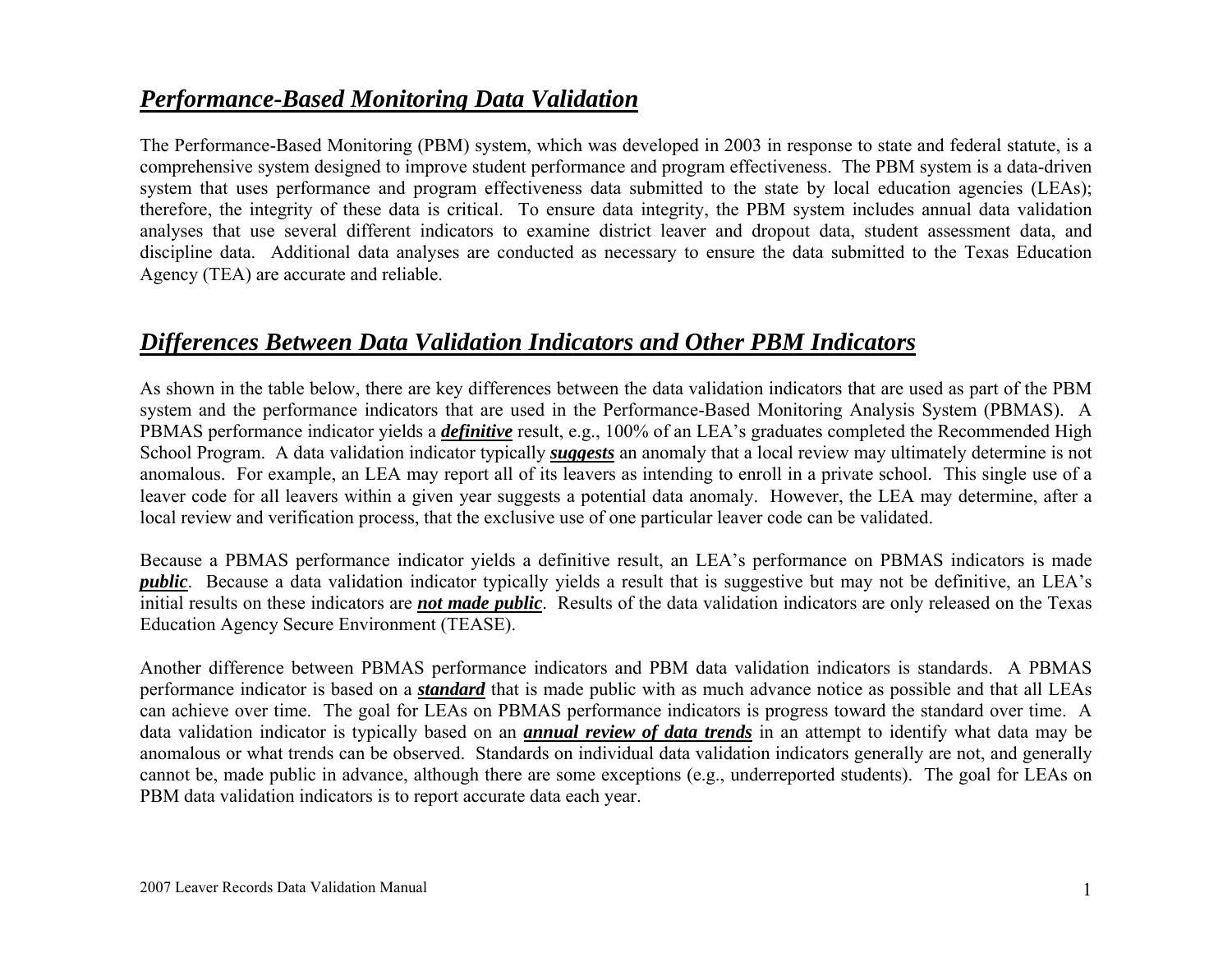The required response by the LEA is also different depending on whether the LEA is identified under a PBMAS performance indicator or a PBM data validation indicator. LEAs that are identified with a PBMAS performance indicator concern are generally expected to (a) improve performance; or (b) if the identification of a performance indicator concern occurred because of inaccurate data, improve data collection and submission procedures. LEAs that are identified as a result of a data validation indicator are generally expected to (a) validate that their data are, in fact, correct; and (b) if correct data reflect a program implementation concern, address that concern; or (c) if the district's identification occurred because of incorrect data, improve local data collection and submission procedures.

| <b>Differences between Data Validation Indicators and other PBM Indicators</b> |                            |                          |                                              |                                                                                                                                                                              |
|--------------------------------------------------------------------------------|----------------------------|--------------------------|----------------------------------------------|------------------------------------------------------------------------------------------------------------------------------------------------------------------------------|
| <b>Indicator Type</b>                                                          | <b>Result</b>              | <b>Publicly Released</b> | <b>Standards</b>                             | <b>LEA Response</b>                                                                                                                                                          |
| Data Validation                                                                | Suggests an anomaly        | N <sub>0</sub>           | Based on annual review<br>of data trends     | Validate accuracy of<br>data locally and, as<br>necessary, improve<br>local data collection and<br>submission procedures<br>or improve program<br>implementation<br>concerns |
| <b>PBMAS</b>                                                                   | Yields a definitive result | <b>Yes</b>               | Based on standards<br>established in advance | Improve performance or<br>program effectiveness<br>or if identification<br>occurred because of<br>inaccurate data, improve<br>data collection and<br>submission procedures   |

By their very nature and purpose, data validation indicators may identify some LEAs that are collecting and reporting data that are entirely accurate. **Validating accurate data is a critical part of the process that is necessary to validate and safeguard the integrity of the overall PBM system.** As such, the process that LEAs engage in to either validate the accuracy of their data or determine that erroneous data were collected and/or submitted is fundamental to the integrity of the entire system.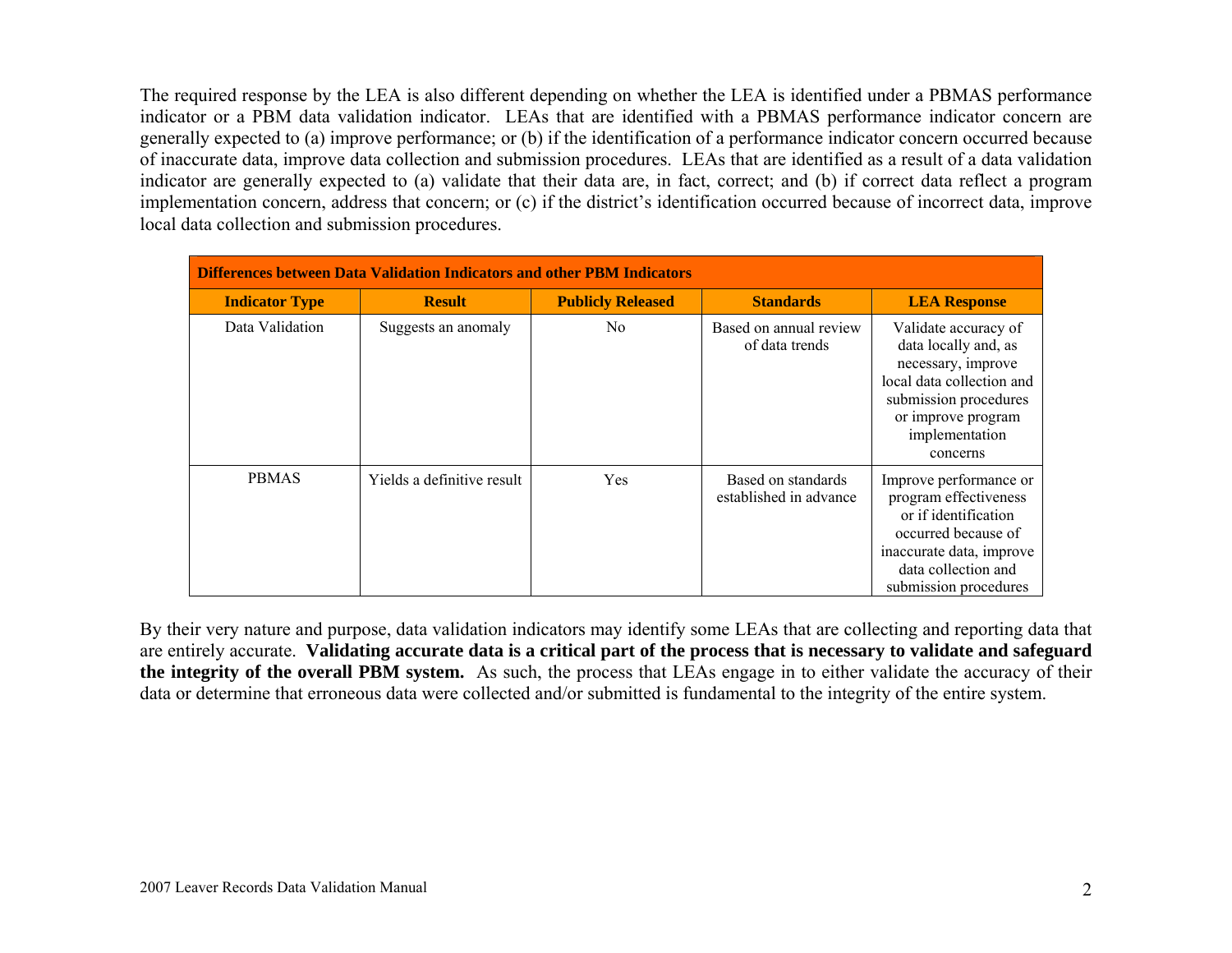## *Leaver Records Data Validation Indicators: Background*

**. . .** 

Since 1997-1998, the integrity of leaver records has been evaluated annually by the Texas Education Agency (TEA) through various indicators and data analyses. Statutory requirements have also guided TEA's leaver records data validation efforts. During the 78<sup>th</sup> Legislature Regular Session (2003), a new section of Texas Education Code (§39.055) was added to require an annual electronic audit of dropout records and a report based on the findings of the audit:

TEC §39.055. Annual Audit of Dropout Records; Report. (a) The commissioner shall develop a process for auditing school district dropout records electronically. The commissioner shall also develop a system and standards for review of the audit or use systems already available at the agency. The system must be designed to identify districts that are at high risk of having inaccurate dropout records and that, as a result, require on-site monitoring of dropout records. If the electronic audit of a district's dropout records indicates that a district is not at high risk of having inaccurate dropout records, the district may not be subject to on-site monitoring under this subsection. If the risk-based system indicates that a district is at high risk of having inaccurate dropout records, the district is entitled to an opportunity to respond to the commissioner's determination before on-site monitoring may be conducted. The district must respond not later than the 30th day after the date the commissioner notifies the district of the commissioner's determination. If the district's response does not change the commissioner's determination that the district is at high risk of having inaccurate dropout records or if the district does not respond in a timely manner, the commissioner shall order agency staff to conduct on-site monitoring of the district's dropout records.

(b) to (d) Repealed by Acts 2003,  $78^{th}$  Leg., ch. 201, § 61(1); Acts 2003,  $78^{th}$  Leg., ch. 903, § 4.

(e) The commissioner shall notify the board of trustees of a school district of any objection the commissioner has to the district's dropout data, any violation of sound accounting practices or of a law or rule revealed by the data, or any recommendation by the commissioner concerning the data. If the data reflect that a penal law has been violated, the commissioner shall notify the county attorney, district attorney, or criminal district attorney, as appropriate, and the attorney general. The commissioner is entitled to access to all district records the commissioner considers necessary or appropriate for the review, analysis, or approval of district dropout data.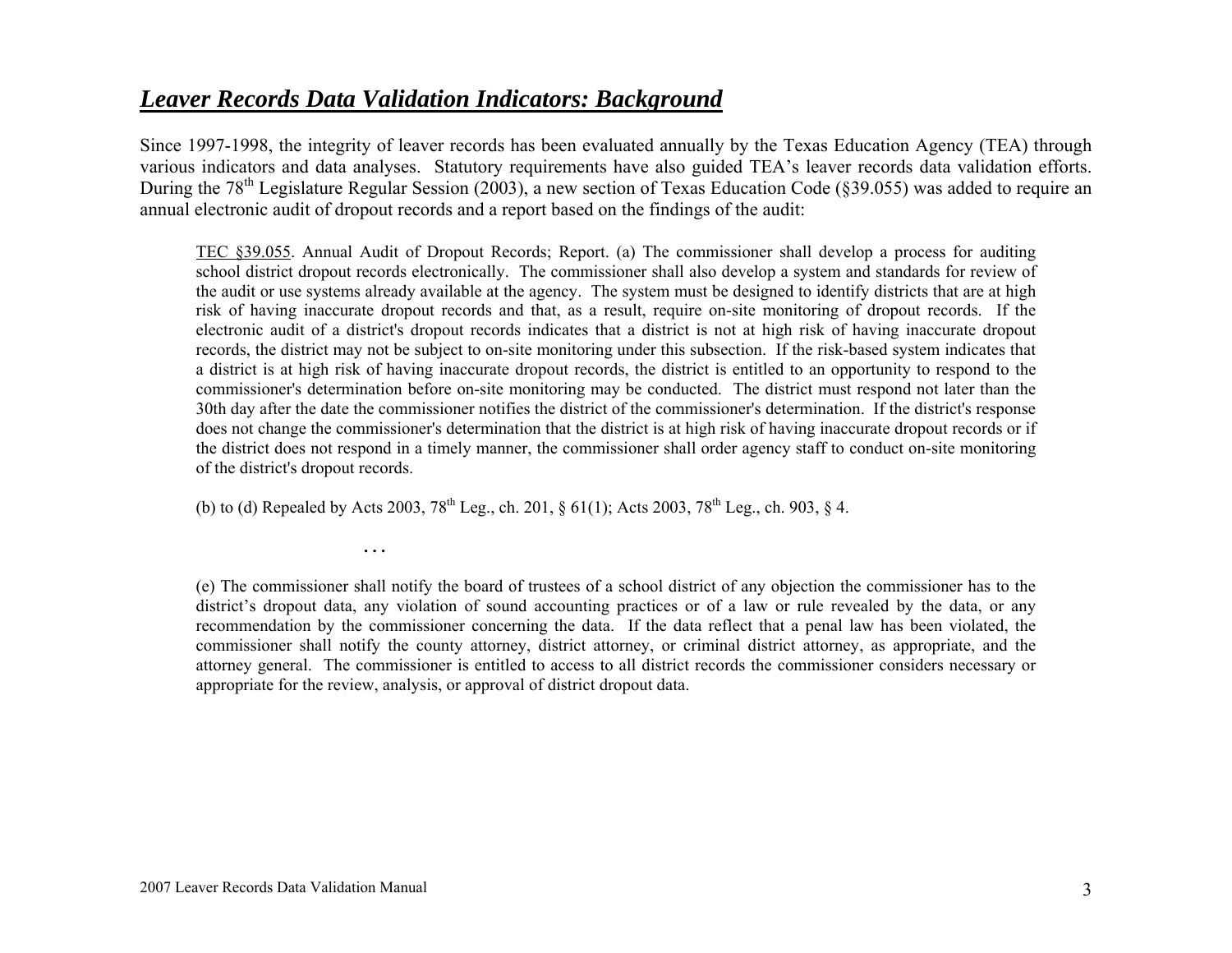# *List of 2007 Leaver Records Data Validation Indicators*

Five data validation indicators have been developed to meet the statutory requirements described above. Detailed information on all of these indicators is provided in the next section of this manual.

- 1. Underreported Students
- 2. Zero Dropouts and High Use of Other Exit Leaver Codes
- 3. High Use of One or More Leaver Codes
- 4. Missing PET<sup>1</sup> Submission (September 2006) [Report Only]
- 5. Missing PET Submission (2006-2007 Reporting Year) [Report Only]

<sup>&</sup>lt;sup>1</sup> PET is the Person Identification (PID) Enrollment Tracking (PET) extension that opened with the 2005-2006 Fall/Mid-Year release of PEIMS EDIT+ on September 26, 2005.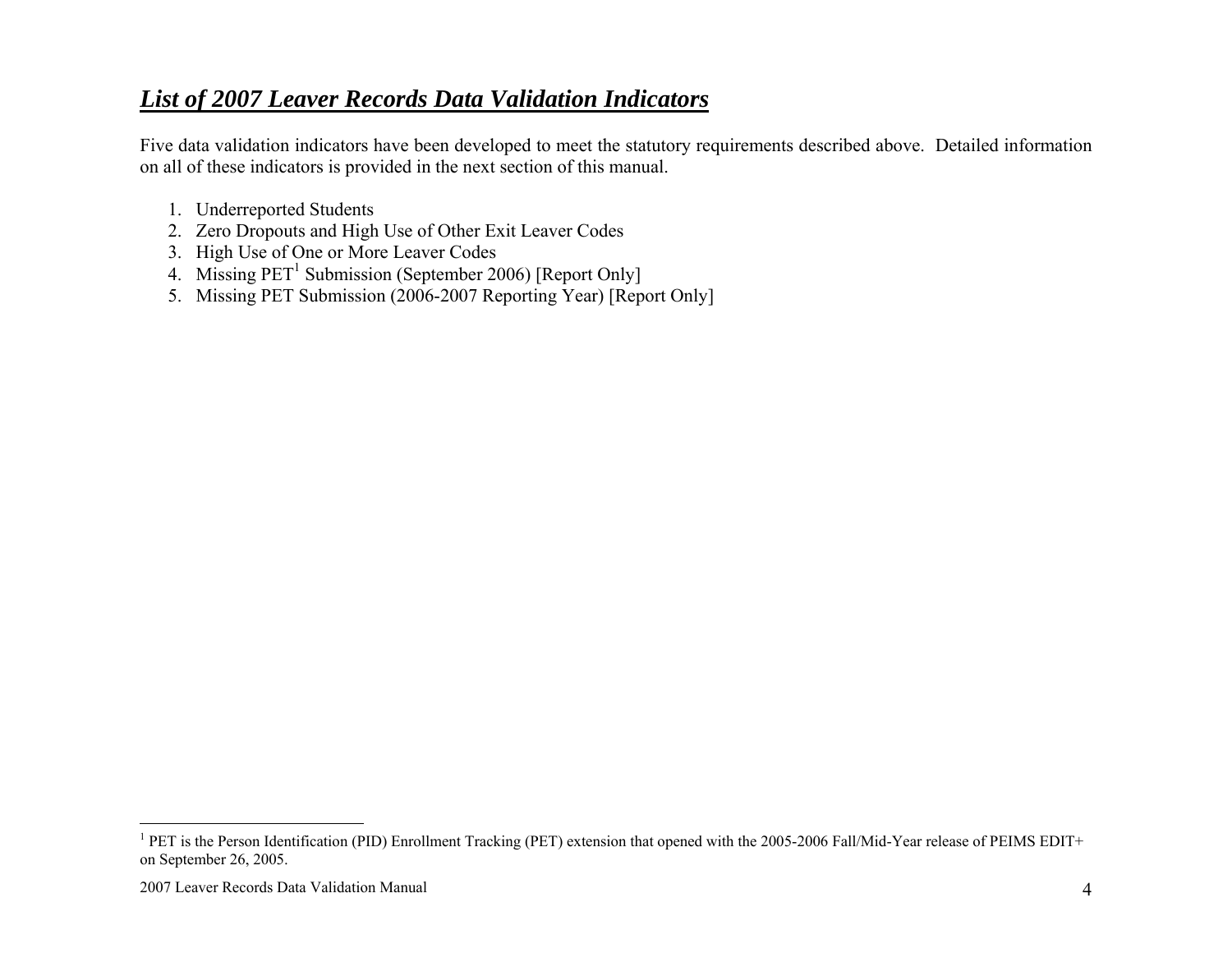## *Data Sources*

The data source for the first three leaver data validation indicators is the PEIMS 203 Record. These data are part of districts' annual fall PEIMS submission and reflect the 2005-2006 leaver data submitted by districts in the fall of 2006. The data source for the last two indicators is PID Enrollment Tracking reports for September 1, 2006 through June 30, 2007.

## *Data Validation Reports*

District-level reports and certain student-level data<sup>2</sup> have been generated for each district identified for further validation on one or more of the 2007 leaver data validation indicators. These reports and student level data are available via the TEA<br>Secure Environment (TEASE). Districts not identified for further validation will receive the followi Districts not identified for further validation will receive the following message if they attempt to access the report on TEASE: *"Your district was not identified in the 2007 leaver data validation analysis, and therefore no report will be generated."* 

If a district has been identified for further validation on an indicator, this is referred to as "triggering" an indicator. The district count of the number of leavers with a certain leaver code, the total number of leavers, and the percent of leavers with a certain leaver code will be noted on each district's report. Only the indicators that a district triggers will be listed on the report. For example, in the sample report below, three of the five indicators are listed because the district only triggered those three indicators.

<sup>&</sup>lt;sup>2</sup> Student level data are not provided for Indicator #1 because the data (underreported students) are readily available in the PEIMS EDIT+ application. The EDIT+ report lists presumed underreporteds, and may vary slightly from the final lists. Student level data are not applicable to Indicator #4 and Indicator #5.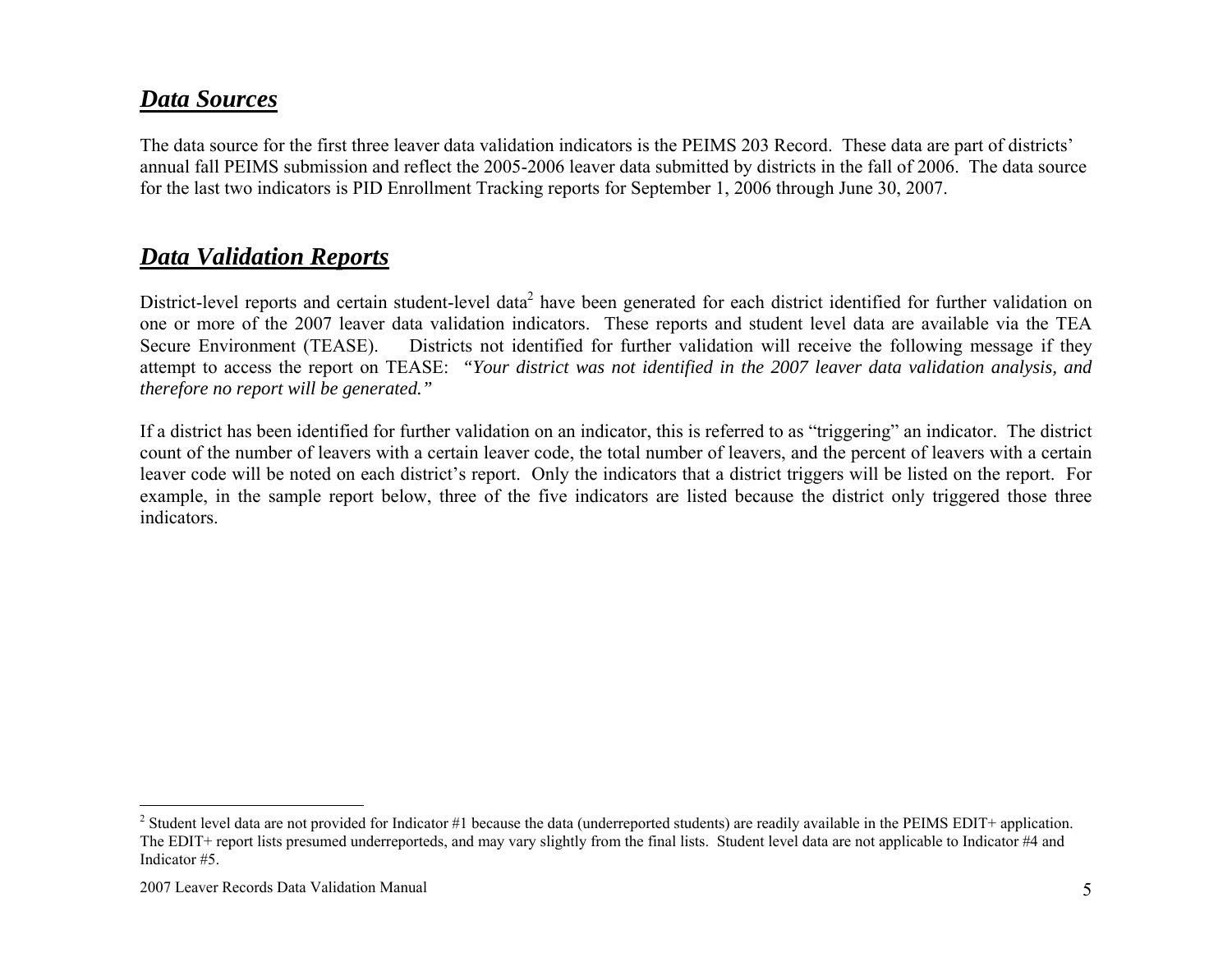#### **SAMPLE REPORT** C O N F I D E N T I A L Texas Education Agency 2007 Data Validation Report Leaver Records

#### Example ISD Region ZZ Y-District Type

#### DATA SOURCE:

INDICATORS 1-3 = PEIMS FALL SUBMISSION 2006 (203 Record) INDICATORS 4-5 = PID ENROLLMENT TRACKING 09/01/06-06/30/07 \*\*\*\*\*\*\*\*\*\*\*\*\*\*\*\*\*\*\*\*\*\*\*\*\*\*\*\*\*\*\*\*\*\*\*\*\*\*\*\*\*\*\*\*\*\*\*\*\*\*\*\*\*\*\*\*\*\*\*\*\*\*\*\*\*\*\*\*\*\*\*\*\*\*\*\*\*\*\*\*\*\*\*\*\*\*\*\*\*\*\*\*\*\*\*\*\*\*\*\*\*\*\*\*\*\*\*\*\*\*\*\*\*\*\*\*\*\*\*\*\*\*

 $T$  $T$ 

INDICATOR

### 1. UNDERREPORTED STUDENTS

|                                                             | <b>NUMBER OF</b><br><b>UNDERREPORTED</b> |                             | TOTAL<br><b>REPORTED AND</b><br>UNDERREPORTED |                                    | PERCENT OF<br>UNDERREPORTED       |  |
|-------------------------------------------------------------|------------------------------------------|-----------------------------|-----------------------------------------------|------------------------------------|-----------------------------------|--|
|                                                             | 525                                      |                             | 7000                                          |                                    | 7.5                               |  |
| 3. HIGH USE OF ONE OR MORE LEAVER CODES                     |                                          | <b>LEAVER</b><br>CODE<br>60 | <b>NUMBER</b><br>OF CODE<br>23                | NUMBER OF<br><b>LEAVERS</b><br>115 | <b>PERCENT</b><br>OF CODE<br>20.0 |  |
| 4. MISSING PET SUBMISSION (SEPTEMBER 2006)<br>(REPORT ONLY) |                                          |                             | <b>REPORT DATE RANGE</b><br>09/01/06-09/20/06 |                                    |                                   |  |

This report contains confidential information and data that are not masked to protect individual student confidentiality. Unauthorized disclosure of confidential student information is illegal as provided in the Family Educational Rights and Privacy Act of 1974 (FERPA) and implementing federal regulations found in 34 CFR, Part 99.

For detailed information on each of the indicators above, see the 2007 Leaver Records Data Validation Manual available at http://www.tea.state.tx.us/pbm/DIManuals.html.

2007 Leaver Records Data Validation Manual 6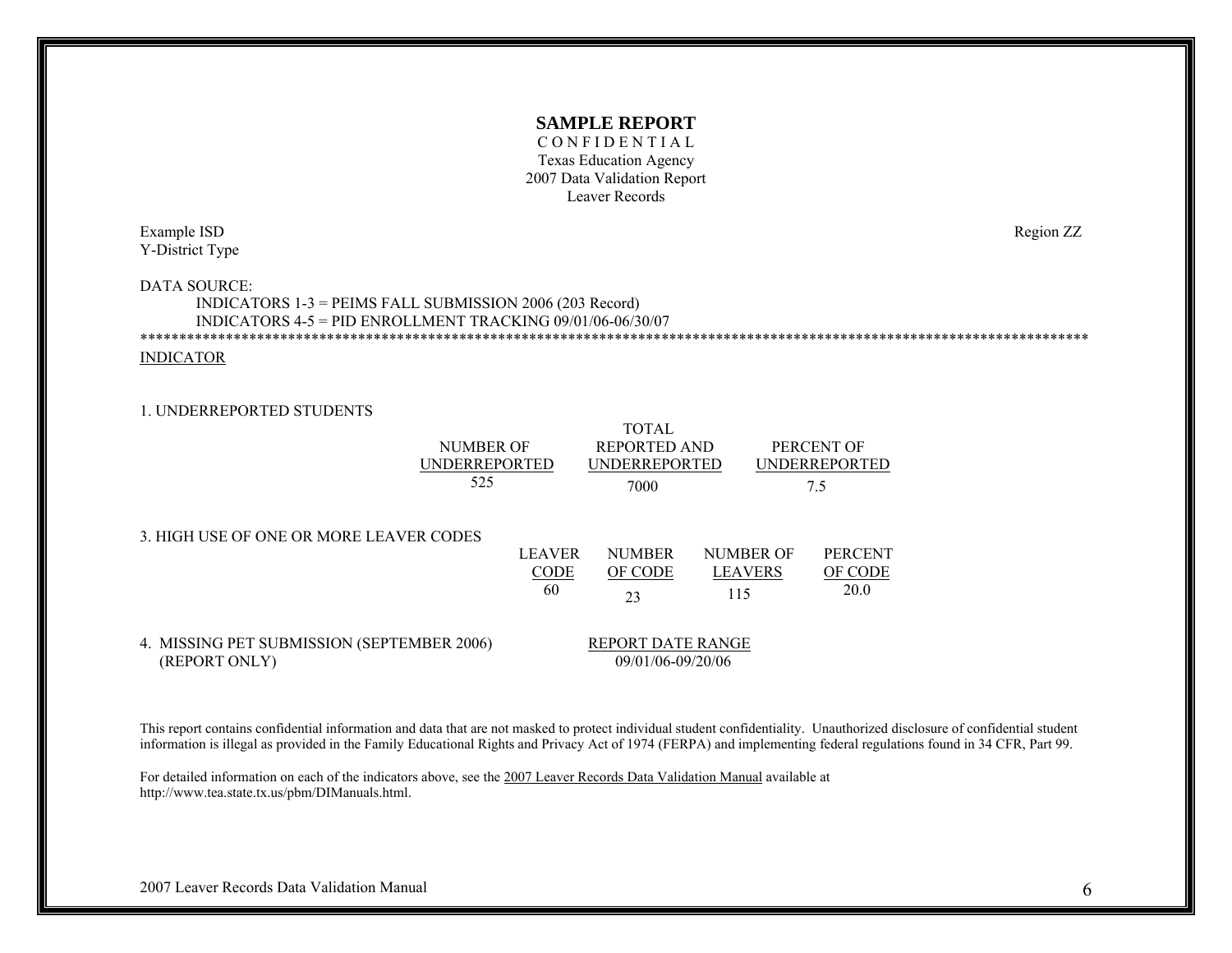The data in the sample report above can be interpreted as follows:

UNDERREPORTED STUDENTS: Both the district's total number of underreported students (525) and the district's underreported percent (7.5%) exceed the state standards of 200 (count) and 5% (percent). (A district can trigger this indicator for not meeting one or both of the state standards.) The standards for underreporting students are outlined in Part 1 (Chapter 3) of the *2007 Accountability Manual*, available at http://www.tea.state.tx.us/perfreport/account/2007/manual/index.html.

HIGH USE OF LEAVER CODES: The district's percent of leavers coded 60 (intent to home school) is appreciably higher than other districts' percent of leavers coded 60. *This high use may be the result of accurate reporting of leaver data by the district. Validation of accurate reporting of data is a critical part of the process that is necessary to validate and safeguard the integrity of the overall PBM system.* 

MISSING PET SUBMISSION (SEPTEMBER 2006): A required PET Submission was not received by the agency during the date range of September 1, 2006 through September 20, 2006. This is a Report Only indicator for 2007.

## *Data Validation Requirements*

Districts will be notified by the Program Monitoring and Interventions Division of any required data validation activities and the timelines for completing those activities. Guidance and resource documents that pertain specifically to the performancebased monitoring data validation indicators are available at: http://www.tea.state.tx.us/pmi/datamon/. These documents have been developed to support districts in reviewing their current data reporting and programmatic practices related to leaver and dropout data.

## *Leaver Reason Codes and Documentation Requirements*

Appendix D of the 2006-2007 PEIMS Data Standards provides an expanded definition and specific guidelines on acceptable documentation for each of the leaver reason codes. This appendix can be accessed at the following web address: http://www.tea.state.tx.us/peims/standards/0607/appd.doc.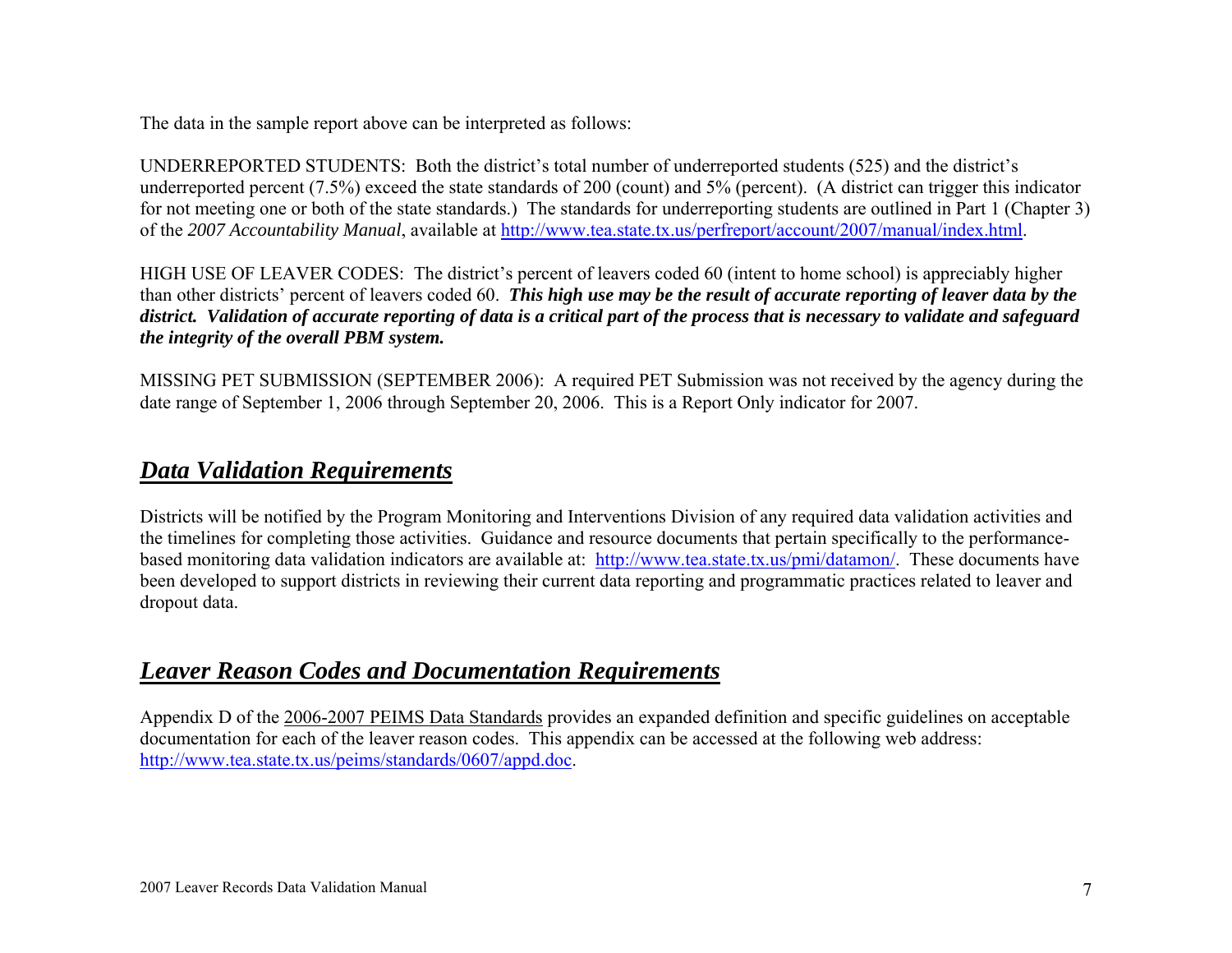## *Additional Resources*

There are several PEIMS EDIT+ reports that districts may find helpful as part of a local review of leaver coding. These reports are based on data reported by districts.

- PRF8D002: School Leaver Roster
- **PRF8D003: School Leaver Summary**
- PRF8D004: Non-Dropout Non-Graduate Leaver Roster
- PRF6D002: Dropout Roster
- PRF0B032: Presumed Underreported Students List

In addition, the annual report, *Secondary School Completion and Dropouts in Texas Public Schools,* is a comprehensive report that includes summary information about both high school completion and non-completion. The district supplement to this report (available at http://www.tea.state.tx.us/research/reports.html) contains data tables and listings of secondary school completion and dropout data at the district level. District-by-district listings of annual dropout rates and completion rates are presented, and a district listing of year-to-year reporting of students is also included.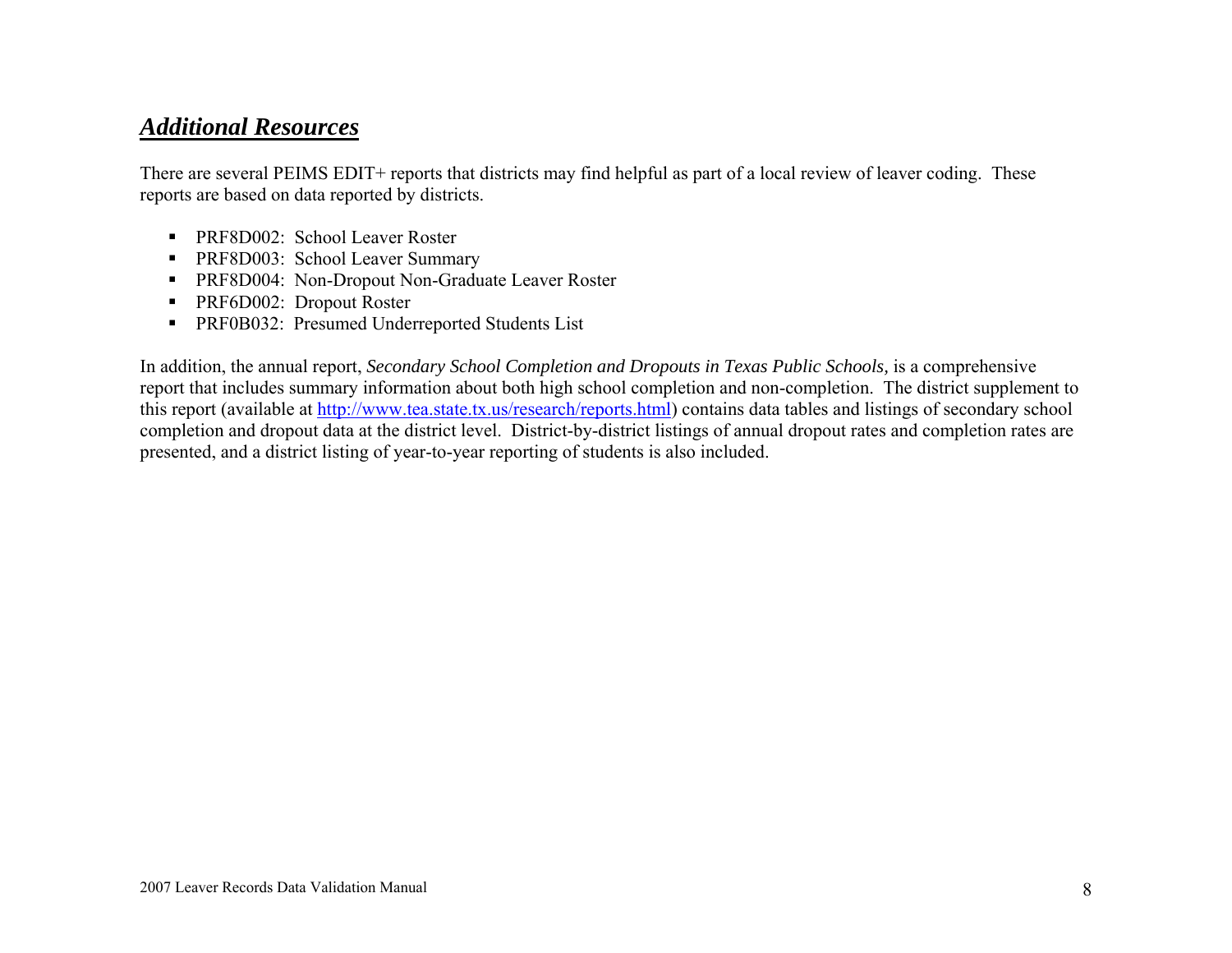*This page intentionally left blank*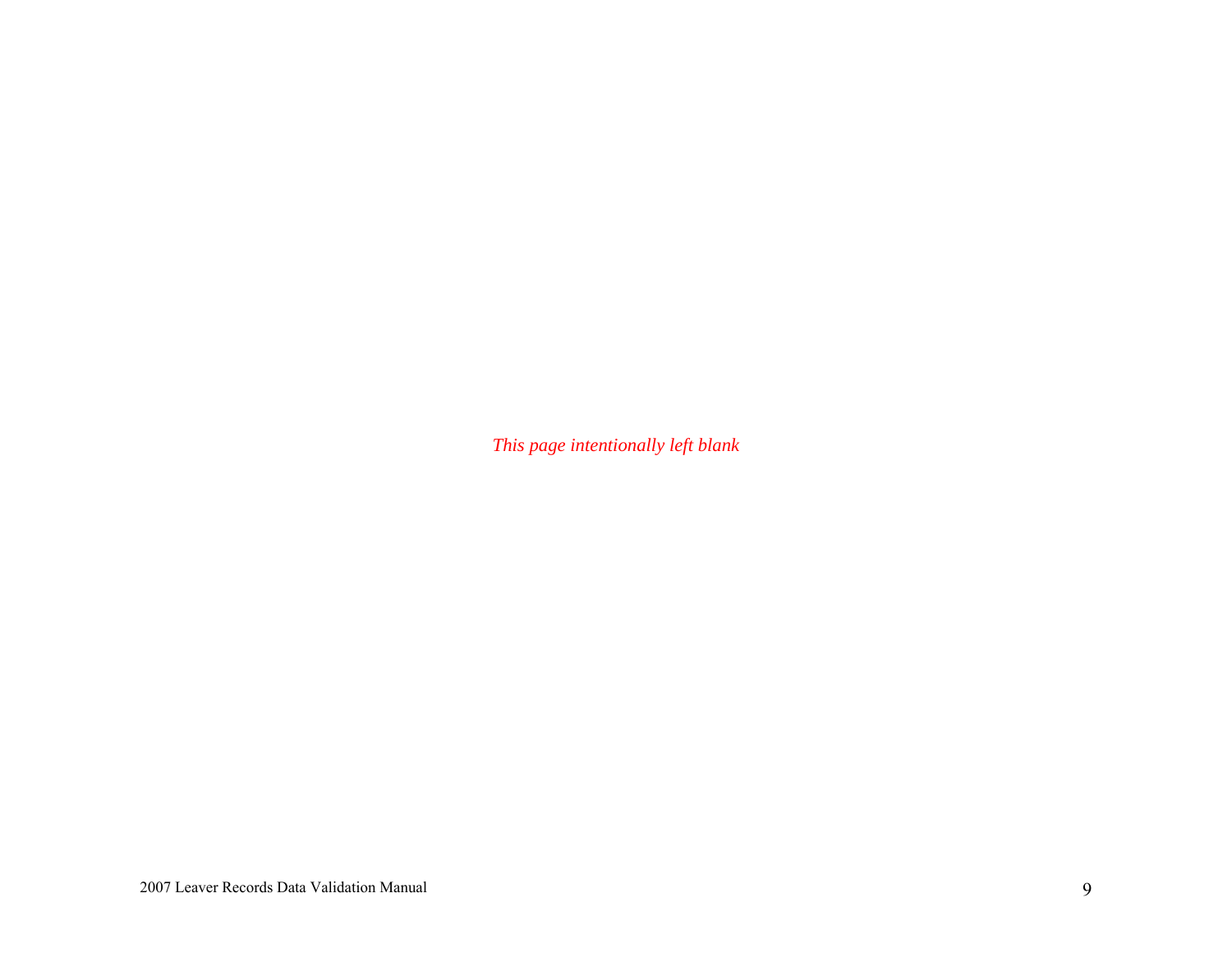# Leaver Records Data Validation Indicators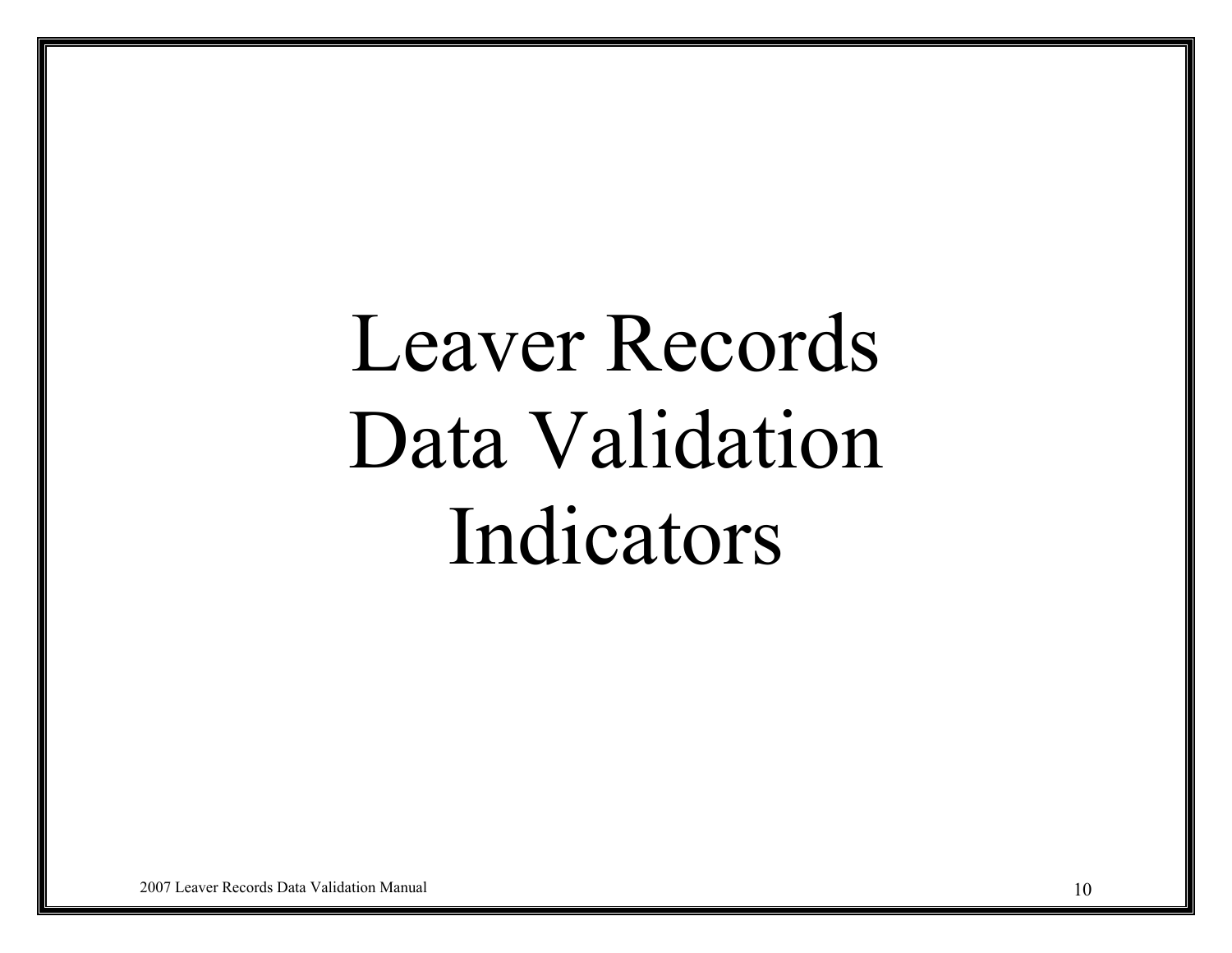*This page intentionally left blank*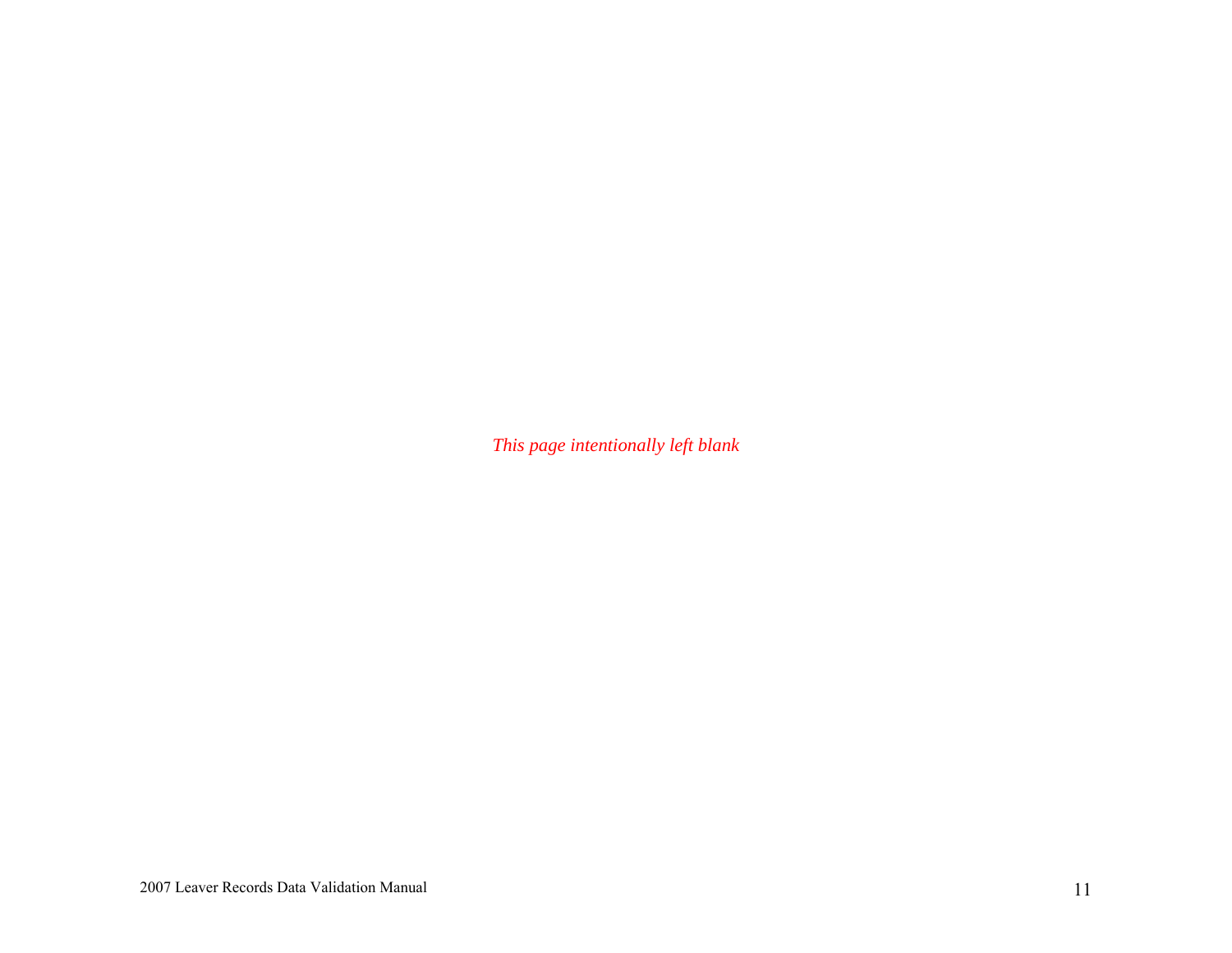## **Leaver Records Data Validation Indicator #1: Underreported Students**

**This indicator identifies districts not meeting the state standard for the count and/or percent of underreported students.** 

#### **INDICATOR CALCULATION**

| District count of<br>$=$<br>underreported students<br>dropout | District number of students in Grades 7-12 for whom one of the following statuses does not apply:<br>graduate, previous graduate, returned on time, returned migrant student, mover, other leaver, GED recipient, or                                                                                   |
|---------------------------------------------------------------|--------------------------------------------------------------------------------------------------------------------------------------------------------------------------------------------------------------------------------------------------------------------------------------------------------|
| District percent of<br>underreported students                 | District count of underreported students (see above)<br>District number of 2005-2006 students in Grades 7-12 who are returning students, leavers, and underreported<br>students                                                                                                                        |
| <b>MINIMUM SIZE REQUIREMENTS</b>                              | <b>NOTES</b>                                                                                                                                                                                                                                                                                           |
| At least 5 underreported students.                            | A district is identified under this indicator if it does not meet<br>the standard for <u>one or both</u> of the following measures:<br>Count of underreported students: Must be fewer than<br>or equal to 200.<br>Percent of underreported students: Must be <u>less than</u><br>or equal to $5.0\%$ . |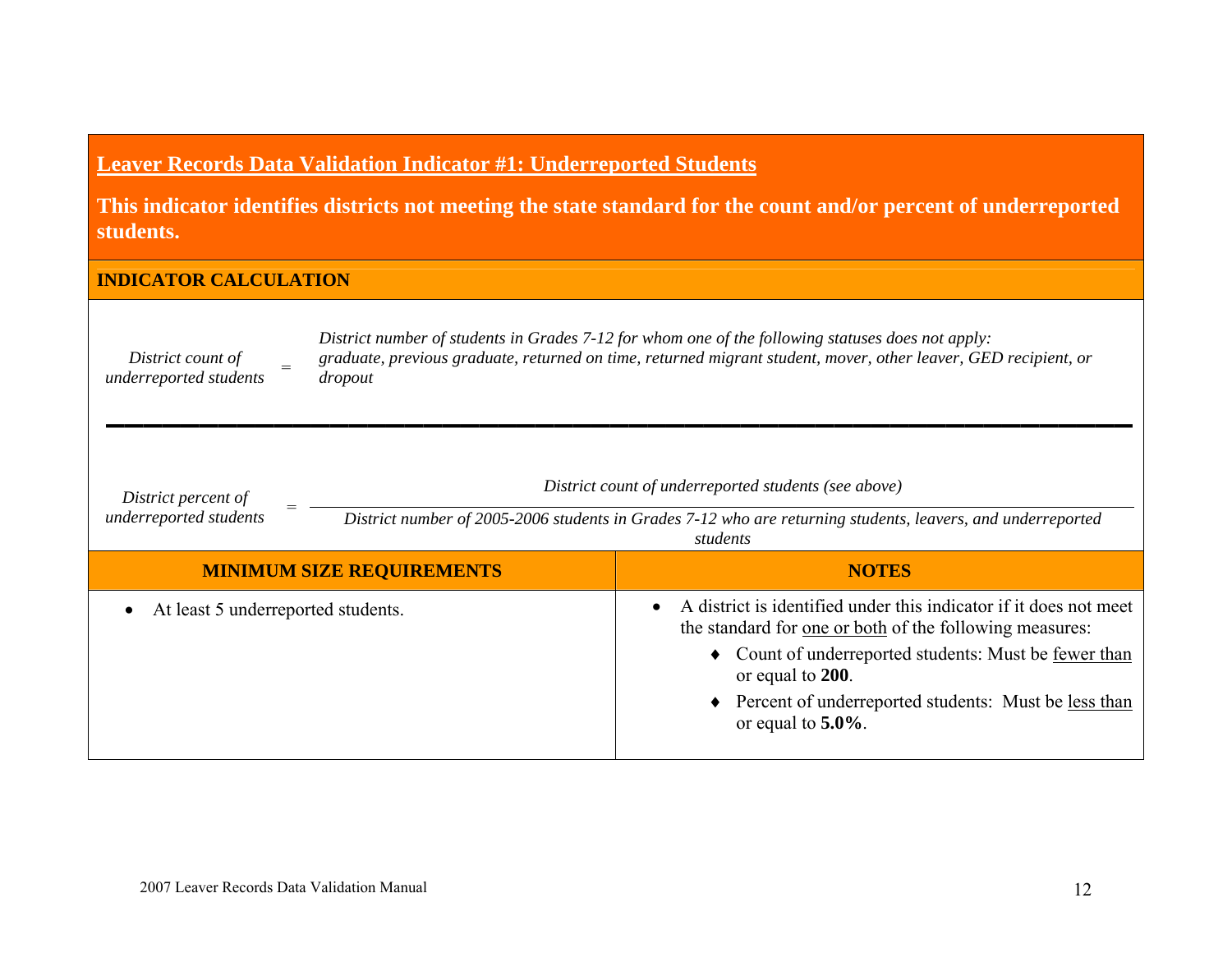**Leaver Records Data Validation Indicator #2: Zero Dropouts and High Use of Other Exit Leaver Codes** 

**This indicator identifies districts with zero dropouts and an unusually high use of leavers with intent codes.** 

#### **INDICATOR CALCULATION**

*District number of 2005-2006 students in Grades 7-12 reported with Leaver Codes 16, 24, 60, 81, and 82* 

*District percent leaver* 

*intent code usage* <sup>=</sup>*District number of 2005-2006 students in Grades 7-12 reported with any non-graduate, non-dropout Leaver Code* 

| <b>MINIMUM SIZE REQUIREMENTS</b> | <b>NOTES</b>                                                                                                                                                                                                                                                                                                                                                                                                                                                        |
|----------------------------------|---------------------------------------------------------------------------------------------------------------------------------------------------------------------------------------------------------------------------------------------------------------------------------------------------------------------------------------------------------------------------------------------------------------------------------------------------------------------|
| • A minimum of $10$ leavers.     | • A district with zero dropouts is identified under this<br>indicator if its percentage of leavers with certain leaver<br>codes is among the highest for all districts. This high use of<br>leaver intent codes may be the result of accurate reporting<br>of leaver data by the district. Validation of accurate<br>reporting of data is a critical part of the process that is<br>necessary to validate and safeguard the integrity of the<br>overall PBM system. |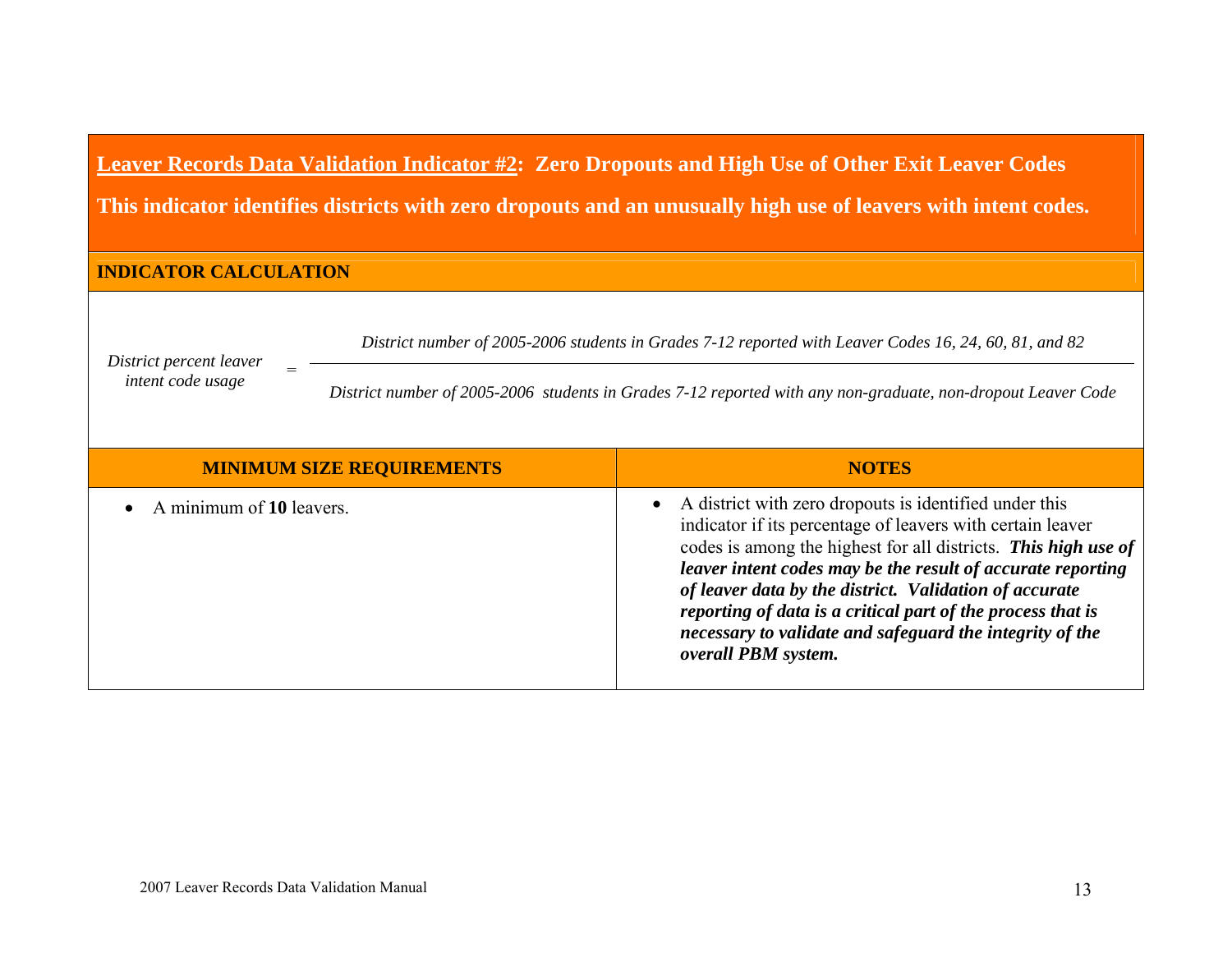**Leaver Records Data Validation Indicator #3: High Use of One or More Leaver Codes** 

**This indicator identifies districts with an unusually high use of one or more leaver codes.** 

### **INDICATOR CALCULATION**

 $-$ 

*District number of 2005-2006 students in Grades 7-12 reported with a Leaver Code from the list below* 

Percent leaver code *usage* 

*District number of 2005-2006 students in Grades 7-12 reported with any non-graduate, non-dropout Leaver Code* 

| <b>MINIMUM SIZE REQUIREMENTS AND LEAVER CODES</b>                                                                                                                                               | <b>NOTES</b>                                                                                                                                                                                                                                                                                                                                                                                                                                                                                                                                                                                                                              |
|-------------------------------------------------------------------------------------------------------------------------------------------------------------------------------------------------|-------------------------------------------------------------------------------------------------------------------------------------------------------------------------------------------------------------------------------------------------------------------------------------------------------------------------------------------------------------------------------------------------------------------------------------------------------------------------------------------------------------------------------------------------------------------------------------------------------------------------------------------|
| A minimum of 10 leavers.<br>The percent leaver code usage is calculated for each of the<br>$\bullet$<br>following Leaver Codes individually: 03, 16, 24, 60, 66, 78,<br>81, 82, 83, 85, and 86. | The district's number of leavers reported with each code<br>listed is divided by the district's total number of non-<br>graduate, non-dropout leavers, and the usage rate for each<br>code is compared to that of other districts. A district is<br>identified under this indicator if its usage of one or more<br>leaver codes is among the highest for all districts. This high<br>use may be the result of accurate reporting of leaver data<br>by the district. Validation of accurate reporting of data is<br>a critical part of the process that is necessary to validate<br>and safeguard the integrity of the overall PBM system. |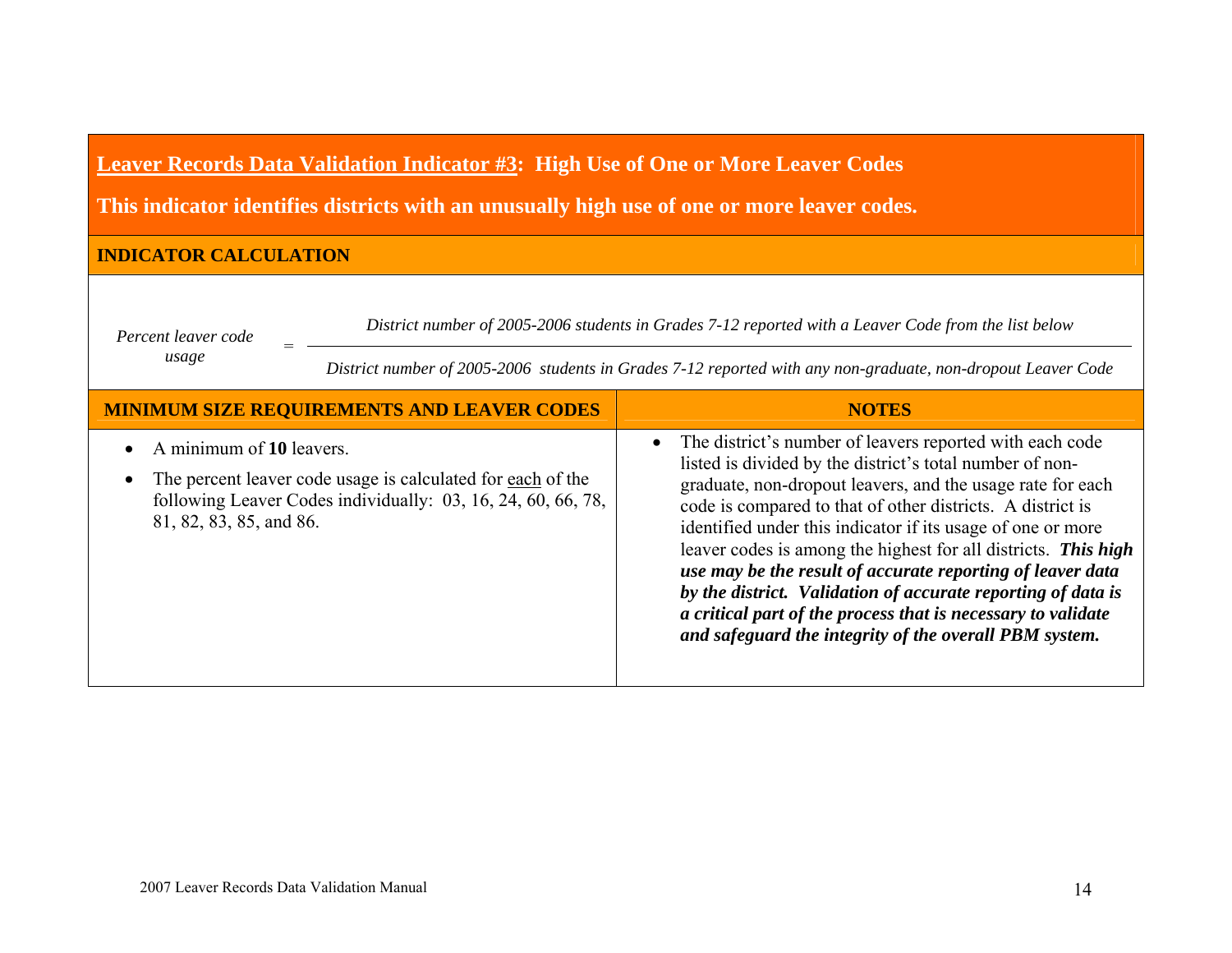**Leaver Records Data Validation Indicator #4: Missing PET Submission (September 2006) [Report Only] This indicator identifies districts that did not complete at least one PET submission by mid-September 2006.** 

#### **INDICATOR CALCULATION**

*PID Enrollment Tracking queries are used to identify districts with missing PET submissions during the period of September 1, 2006 through September 20, 2006.* 

| MINIMUM SIZE REQUIREMENTS AND LEAVER CODES | <b>NOTES</b>                                                                       |
|--------------------------------------------|------------------------------------------------------------------------------------|
| Not applicable                             | This indicator is reported for district information and planning<br>purposes only. |
|                                            |                                                                                    |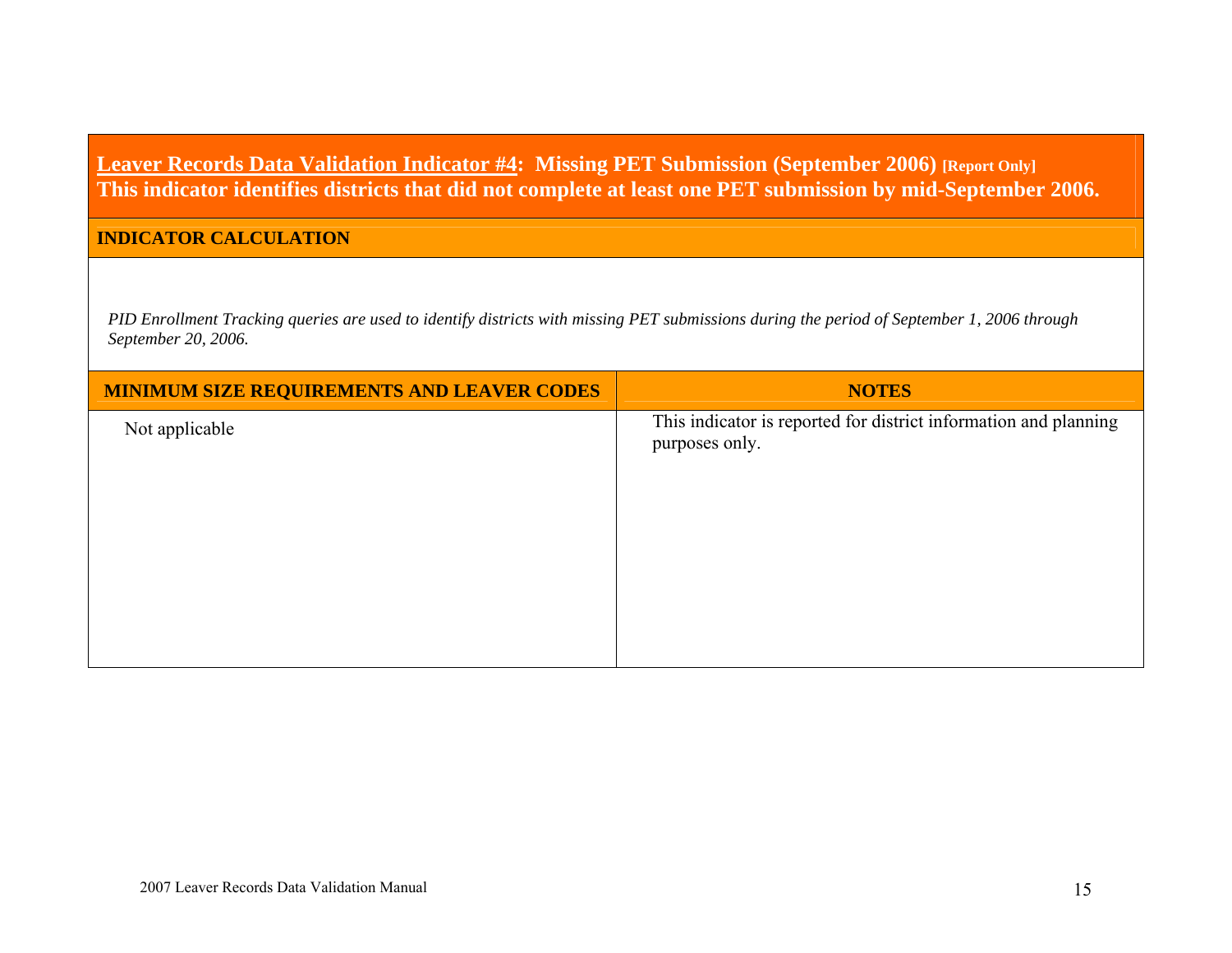**Leaver Records Data Validation Indicator #5: Missing PET Submission (2006-2007 Reporting Year) [Report Only] This indicator identifies districts that did not complete one or more PET submissions on time during the 2006- 2007 reporting year.** 

#### **INDICATOR CALCULATION**

*PID Enrollment Tracking queries are used to identify districts with missing PET Submissions during the period of September 1, 2006 through June 30, 2007.* 

| <b>MINIMUM SIZE REQUIREMENTS AND LEAVER CODES</b> | <b>NOTES</b>                                                                       |
|---------------------------------------------------|------------------------------------------------------------------------------------|
| Not applicable                                    | This indicator is reported for district information and planning<br>purposes only. |
|                                                   |                                                                                    |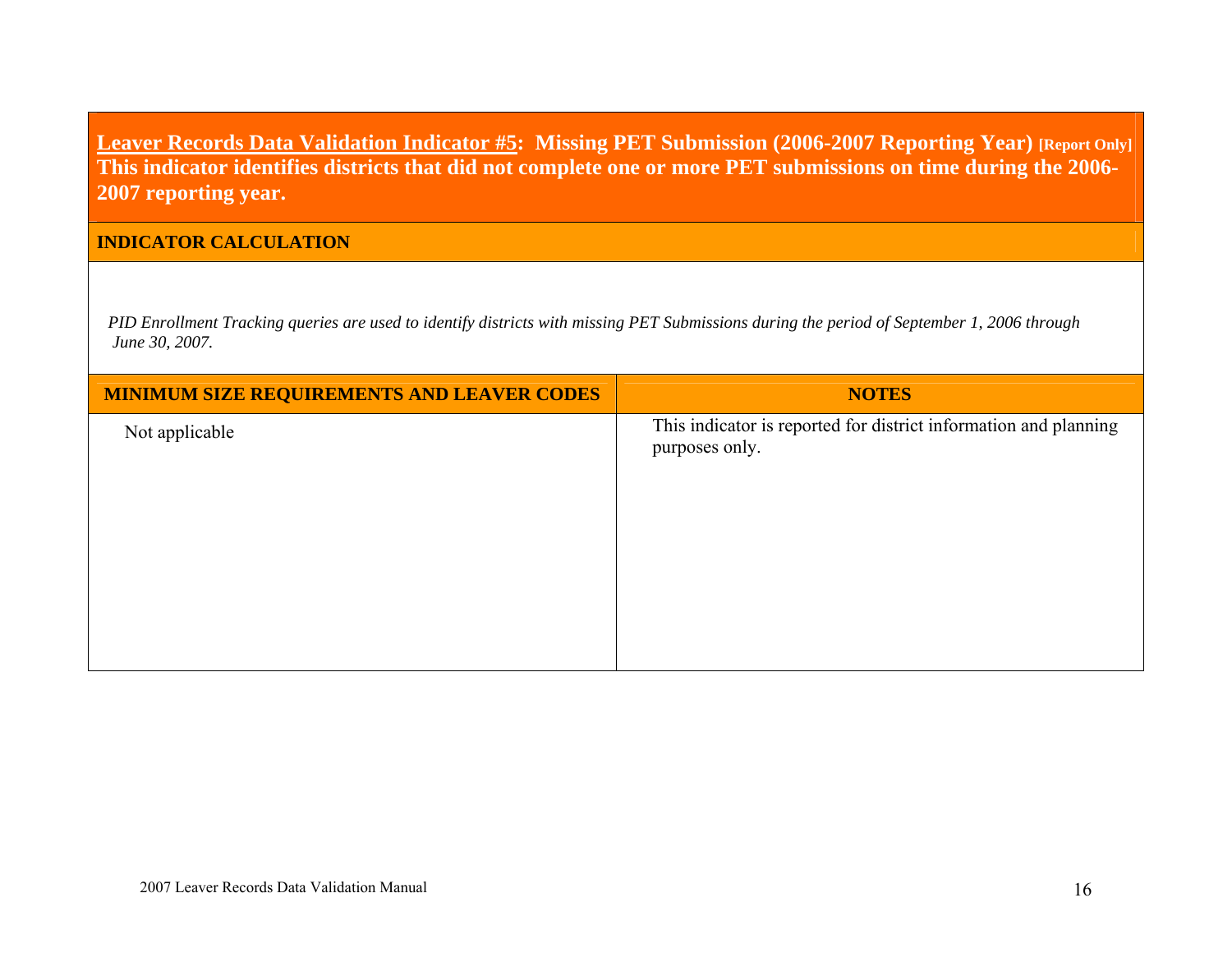## **DESCRIPTION OF LEAVER CODES**

- $\bullet$  03 = Student died while enrolled in school or during the summer break after completing the prior school year
- • $16 =$  Student withdrew from/left school to return to family's home country
- •24 = Student withdrew from/left school to enter college and is working towards an Associate's or Bachelor's degree
- • $60 =$  Student withdrew from/left school for home schooling
- • 66 = Student was removed by Child Protective Services and the district has not been informed of the student's current status or enrollment
- • $78$  = Student was expelled under the provisions of TEC  $\S 37.007$  and cannot return to school
- •81 = Student withdrew from/left school to enroll in a private school in Texas
- •82 = Student withdrew from/left school to enroll in a public or private school outside Texas
- • $83$  = Student was withdrawn from school by the district when the district discovered that the student was not a resident at the time of enrollment or had falsified enrollment information, proof of identification was not provided, or immunization records were not provided
- •85 = Student graduated outside Texas, returned to school, and left again
- •86 = Student completed the GED outside Texas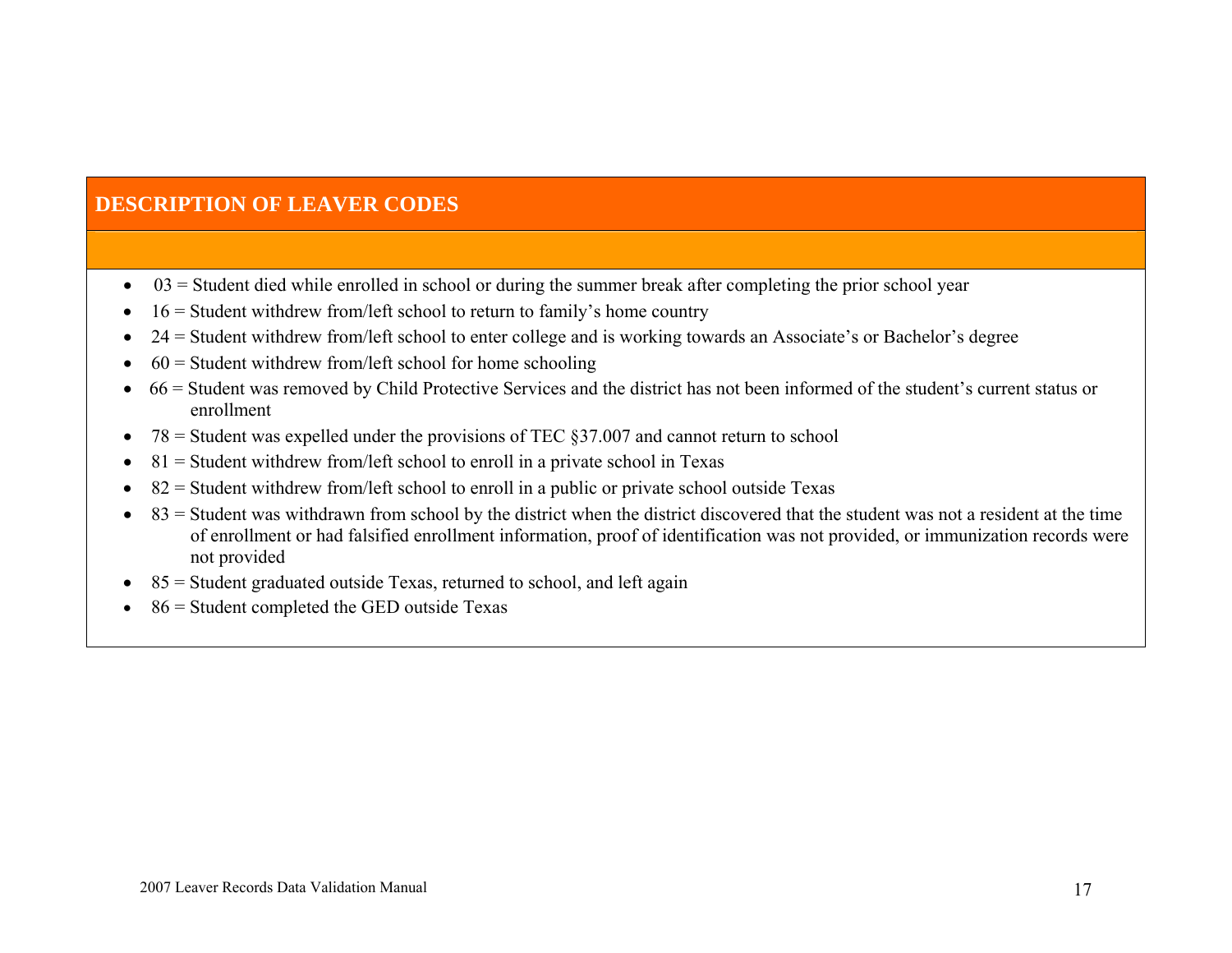| <b>QUESTIONS:</b> |                                                                                        |  |  |
|-------------------|----------------------------------------------------------------------------------------|--|--|
|                   | Questions about the 2007 Leaver Records Data Validation Manual should be addressed to: |  |  |
| <b>Address:</b>   | <b>Division of Performance-Based Monitoring</b>                                        |  |  |
|                   | <b>Texas Education Agency</b>                                                          |  |  |
|                   | <b>1701 North Congress Avenue</b>                                                      |  |  |
|                   | <b>Austin, Texas 78701-1494</b>                                                        |  |  |
| <b>Phone:</b>     | $(512)$ 936-6426                                                                       |  |  |
| Fax:              | $(512)$ 475-3880                                                                       |  |  |
| <b>Email:</b>     | $pbm(a)$ tea.state.tx.us                                                               |  |  |

#### **Comments on the Leaver Records Data Validation Indicators**

Comments on the 2007 Leaver Records Data Validation Indicators are welcome and will assist the agency in its evaluation and future development efforts. Comments may be submitted to **Rachel Harrington, Division Director, Division of Performance-Based Monitoring, Texas Education Agency, 1701 North Congress Avenue, Austin, Texas 78701-1494 or sent via e-mail to pbm@tea.state.tx.us.** Comments should be provided no later than February 15, 2008, in order to allow sufficient time for consideration in the 2008 data validation development cycle.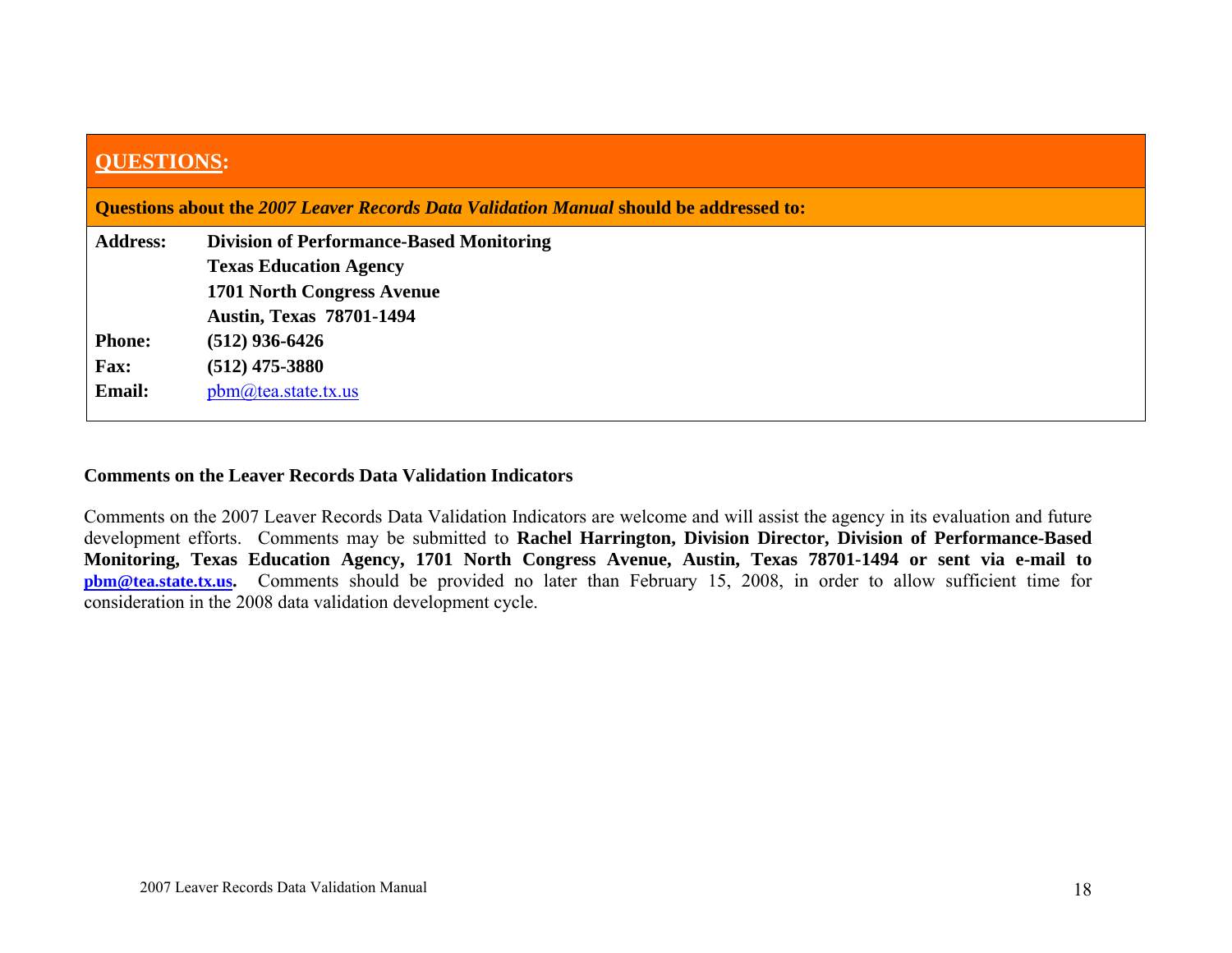*This page intentionally left blank*